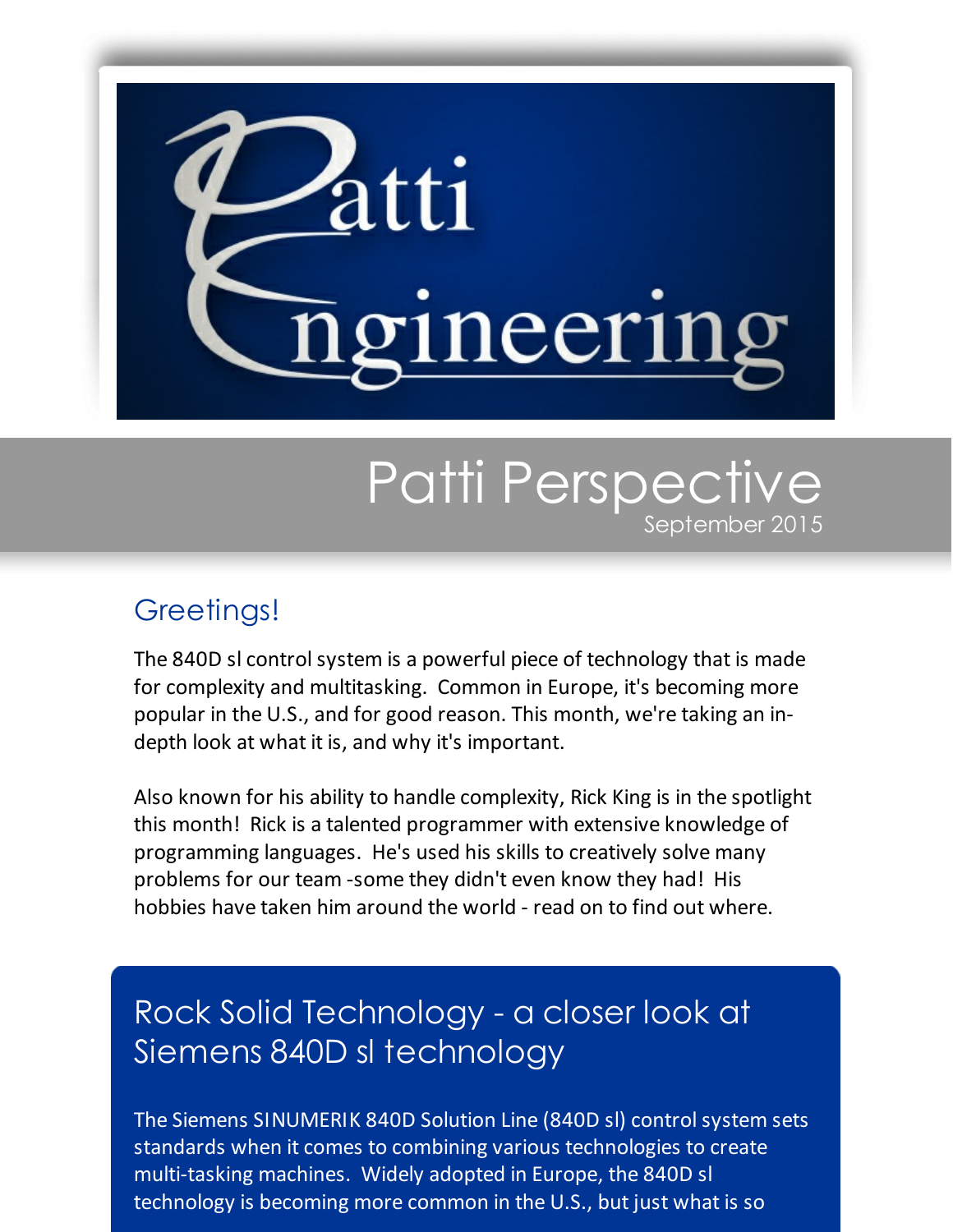#### special about this technology?

How does Siemens SINUMERIK 840D sl control technology differ from a traditional PLC control system?



Siemens SINUMERIK 840D sl drive-based numerical control system is a tried and true workhorse when it comes to complex automation. It has highly advanced functionality and accuracy when it comes to coordinated motion control, and allows for operation of advanced, networked production areas to increase productivity. It is not just a programmable logic controller (PLC), it is actually a Siemens S7 PLC and a premium CNC Controller in one.

### When and why is 840D technology used?

Anytime you need more advanced or coordinated motions in an application. The openness of the 840D sl is second to none, the CNC can be optimally adapted to the machine's technology with a high degree of flexibility in the production automation environment. For example, the operating system can be supplemented and adapted even robots and handling systems can be integrated. Basically, it functions as a simple robot controller combined with a PLC. The 840D sl versatility allows for a broad range of requirements - from simple positioning tasks to complex machining processes, with up to 31 axes and 10 channels. The 840D sl can be used with any gantry system picking and placing parts; the technology is also used for machining centers which need precise, coordinated motions or high accuracy/repeatability. For example, 840D sl is ideally suited for controlling the machining of powertrain components in the automotive industry.

If you are an end-user of Siemens 840D sl technology, you know the value it brings to your manufacturing productivity. However, if your plant is in the U.S., you probably struggle with finding qualified engineering help for integration. Many U.S. based companies have needed to bring in engineering and integration resources from Europe and India for service needs.

Patti Engineering's team recognized this need from our clients, and we have trained a group of our engineers to provide clients with the 840D sl integration expertise. Oftentimes, our clients who require 840D sl expertise have been our clients for a long time. This becomes critical because we are already familiar with their processes and requirements,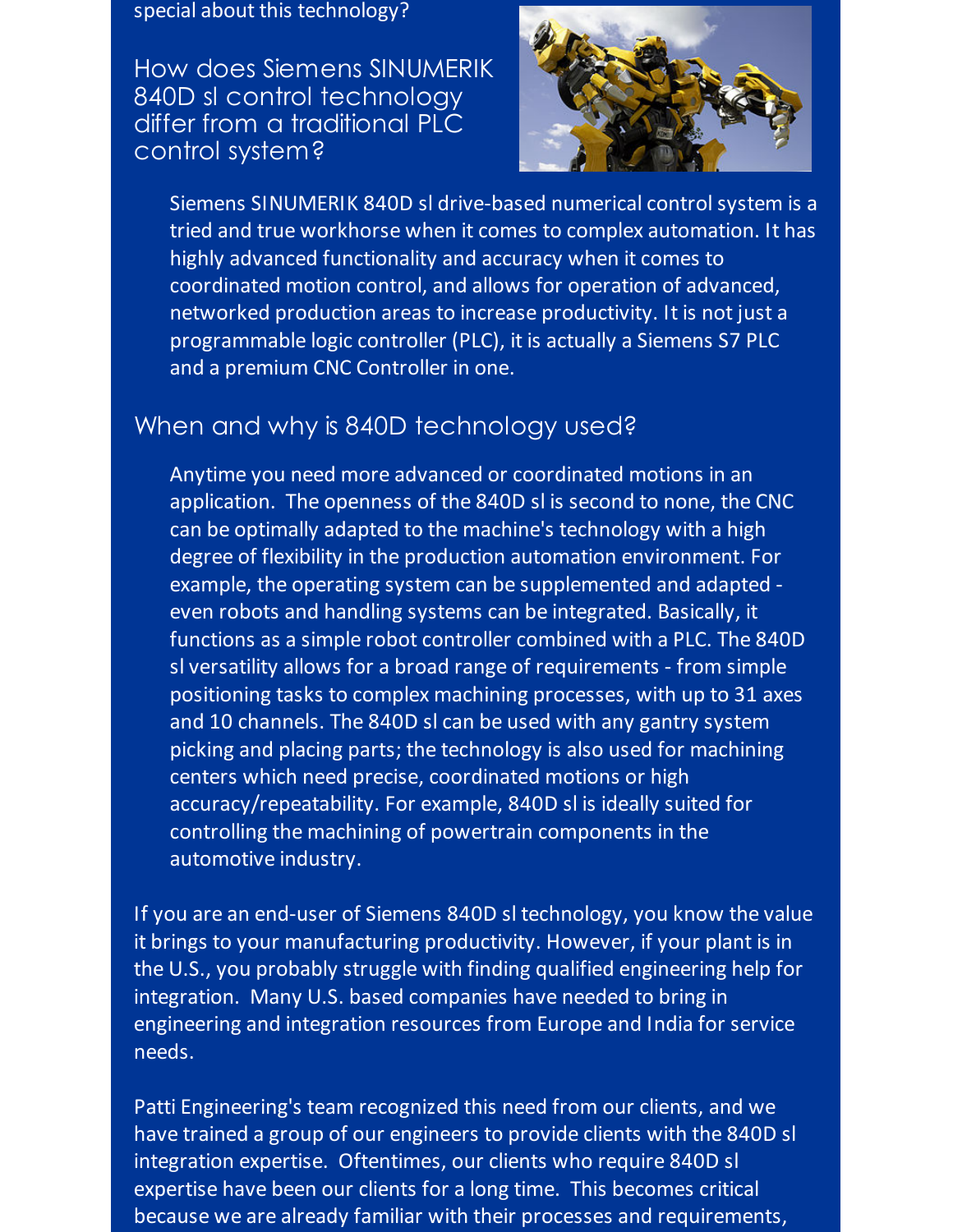another advantage over bringing in resources from other countries.

Recently, one of our large equipment OEM clients was fighting a tight project timeline on a project for an automotive manufacturer. They needed assistance with a new powertrain assembly line for electric drive and regeneration motors. Patti Engineering was chosen to assist with the project because of our expertise in 840D sl control systems and our familiarity with the OEM's programming style. The equipment involved 2- Axis Gantries, Promess Presses, and CTS Leak Test Equipment interfacing with Conveyor Control Systems. Our client needed assistance to get the machines functional.

The Siemens 840D sl needed to control the 2-axis gantry pick and place to assemble parts. The eFACS required system integration to organize and control all modifications to products within their portfolio, and integration of the transport system (conveyor) to handshake pallet transfer. Specific automation products used for the line included:

- Siemens S7 PLC
- Siemens 840D Solution Line CNC
- WinCC Flexible 2008
- Promess Drives for Press Operations
- CTS Leak Test Equipment

The scope of our services included:

- Implementation of CNC & PLC logic to make system more robust
- Implementation and testing of system alarms
- Testing/Implementation of eFACS tasks
- Modifications to Promess programs for press operations
- Testing of CTS equipment where applicable
- Onsite startup/commissioning
- Fine tuning of CNC pick & place positions
- Assistance with debug of transport system
- Debug of Cognex DataMan handheld scanners
- Debug of Cognex Vision Systems

Working alongside our client, we were able to help them complete this multifaceted project within the tight timeline required, successfully meeting the needs and expectations of the automotive manufacturer.

If you need assistance with 840D sl technology, we are here to help. Call us at (800) 852-0994, or fill out our contact form if we can be of [assistance.](http://pattiengineering.com/contact/?utm_source=Patti+Perspective_September_2015&utm_campaign=Newsletter+September+2015&utm_medium=email)

**Solution Partner** 

Automation **Drives** 

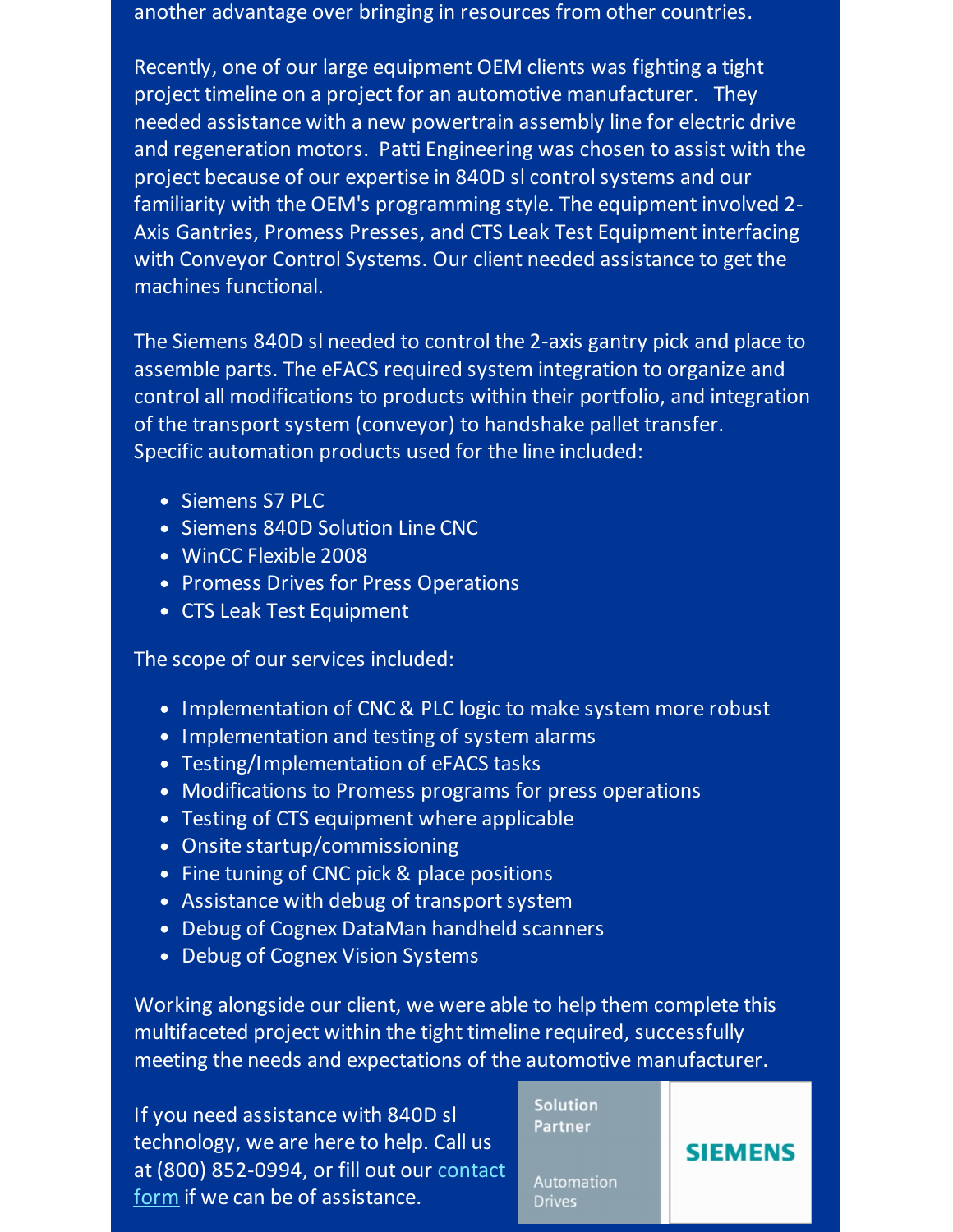## Patti Personnel Spotlight - Rick King

Through the years, Rick King has earned an outstanding reputation among peers and clients alike, earning him the Patti Personnel spotlight this month. Rick fits in well with Patti Engineering's company culture; he is quite the adventure seeker in his personal life, and approaches his work as a fun challenge. As Rick explains, "Something I



really like about Patti Engineering: the 'motto' includes 'having fun'."

"Rick has a multi-faceted programming background," said Dave Foster, VP of Engineering. "His depth of experience with lots of different software tools and his engineering aptitude have proven to be very valuable in implementing creative solutions for our clients."

Rick was hired by Patti Engineering in 2008 to assist with the creation of an advanced version of LEID Products patented Biometric Access Control System (BACS™) used to control access to critical assets stored in electronic cabinets. Rick's expertise in writing serial communication protocol in VB code helped LEID Products to customize the BACS system for a high-profile multinational technology company. That project was successful and installed in the client's flagship research and development facility.

After working with Patti Engineering on a handful of other projects, Rick had moved on from Patti and was doing contract work for an auto supplier, adding some minor monitoring and label printing. As that project was ending, he got a serendipitous call from Dave Foster, VP of Engineering. Patti Engineering was looking for someone to support a new major contract - doing production monitoring and label printing. "Basically just what I had been doing but on a gigantic scale. So I slid from one right into the other. It was amazing. That call was one of the most important calls of my life," Rick says.

Most recently, Rick has been using his software know-how in Python to write programs for our team and to be installed in plants that have eliminated hundreds of tickets, improved customer satisfaction, which has saved lots of hours of work for our team. All this programming work is valuable to our team and 'fun' to Rick!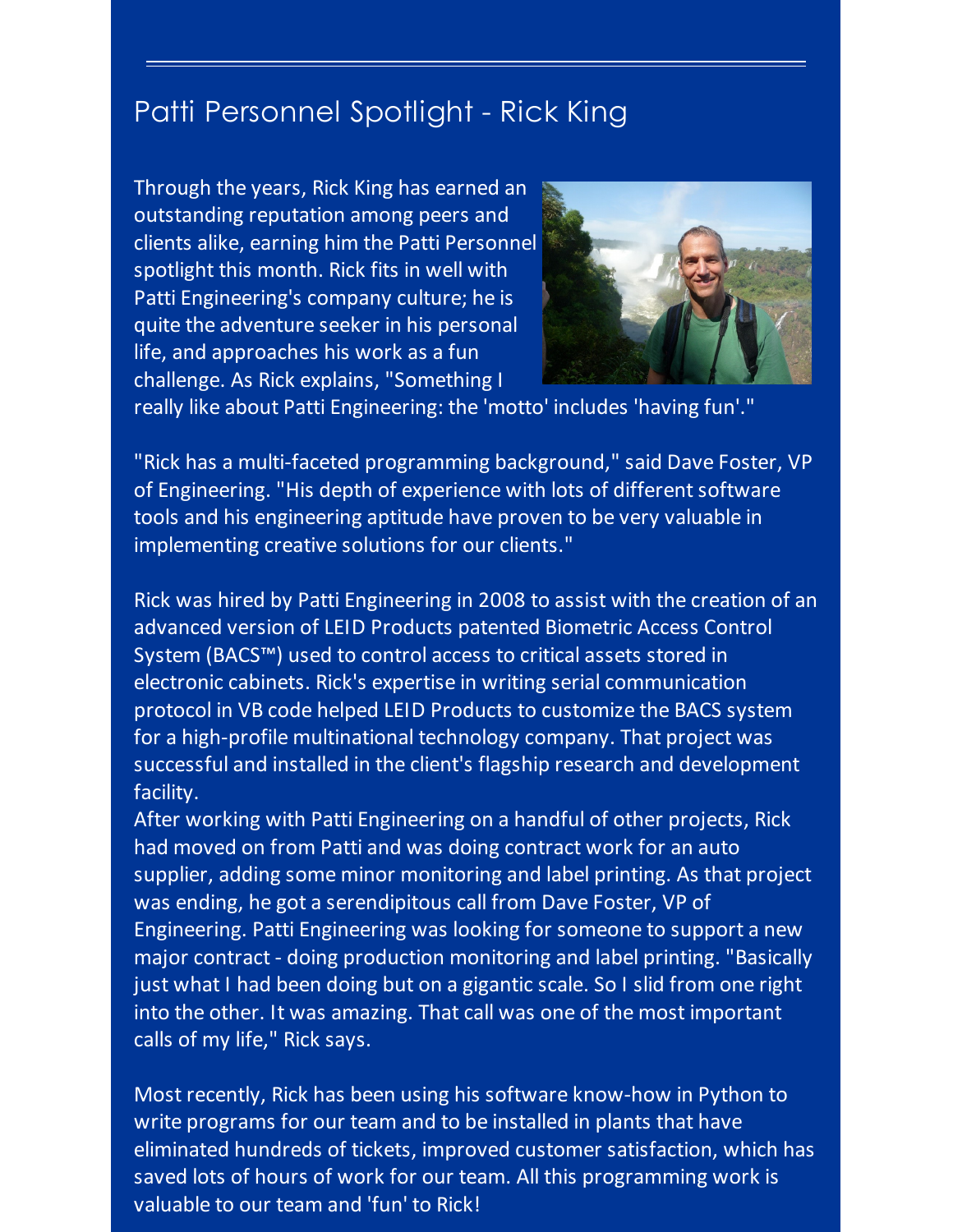In his off hours, the Michigan State alum enjoys an adventurous life. Though Rick King has lived in Michigan for almost his entire life, he has traveled extensively. "I've been to most states, Europe many times, Central and South America many times, and even Uganda and northern Canada on Hudson Bay," says Rick. "Many trips were for birding (aka 'birdwatching', but better described as 'bird finding'). Birding is addictive and I now have seen about 1900 different bird species - it's like any other kind of collecting, and you often travel to very remote and primitive areas because that's where a lot of birds are. My most recent trip was this spring to Brazil where I visited Iguazu Falls."



When he is not traveling, he's dancing! Folk dance has been a staple in Rick's life since 1978. He is now the group director. He leads many dances, including Tamzara, an Armenian dance, pictured.

It's obvious that Rick enjoys a good challenge, and we certainly enjoy having him on our team!

#### [Download](http://files.ctctcdn.com/59cb3837001/7b5f74f8-ae62-4e39-bfc2-fdab57fc9629.pdf?utm_source=Patti+Perspective_September_2015&utm_campaign=Newsletter+September+2015&utm_medium=email) Spotlight as PDF

We work as partners with our clients. When you need an expert to help solve automation challenges, we are here to add value to your solution enhance efficiency, increase productivity, and work with your team as a trusted resource. Visit our **[website](http://www.pattieng.com/?utm_source=Patti+Perspective_September_2015&utm_campaign=Newsletter+September+2015&utm_medium=email)** for more information on our areas of expertise, or call us (248)364-3200 for a free initial consultation.

Thank you for your interest in Patti Engineering.

Best regards,

Georgia H. Whalen Director of Marketing Patti Engineering